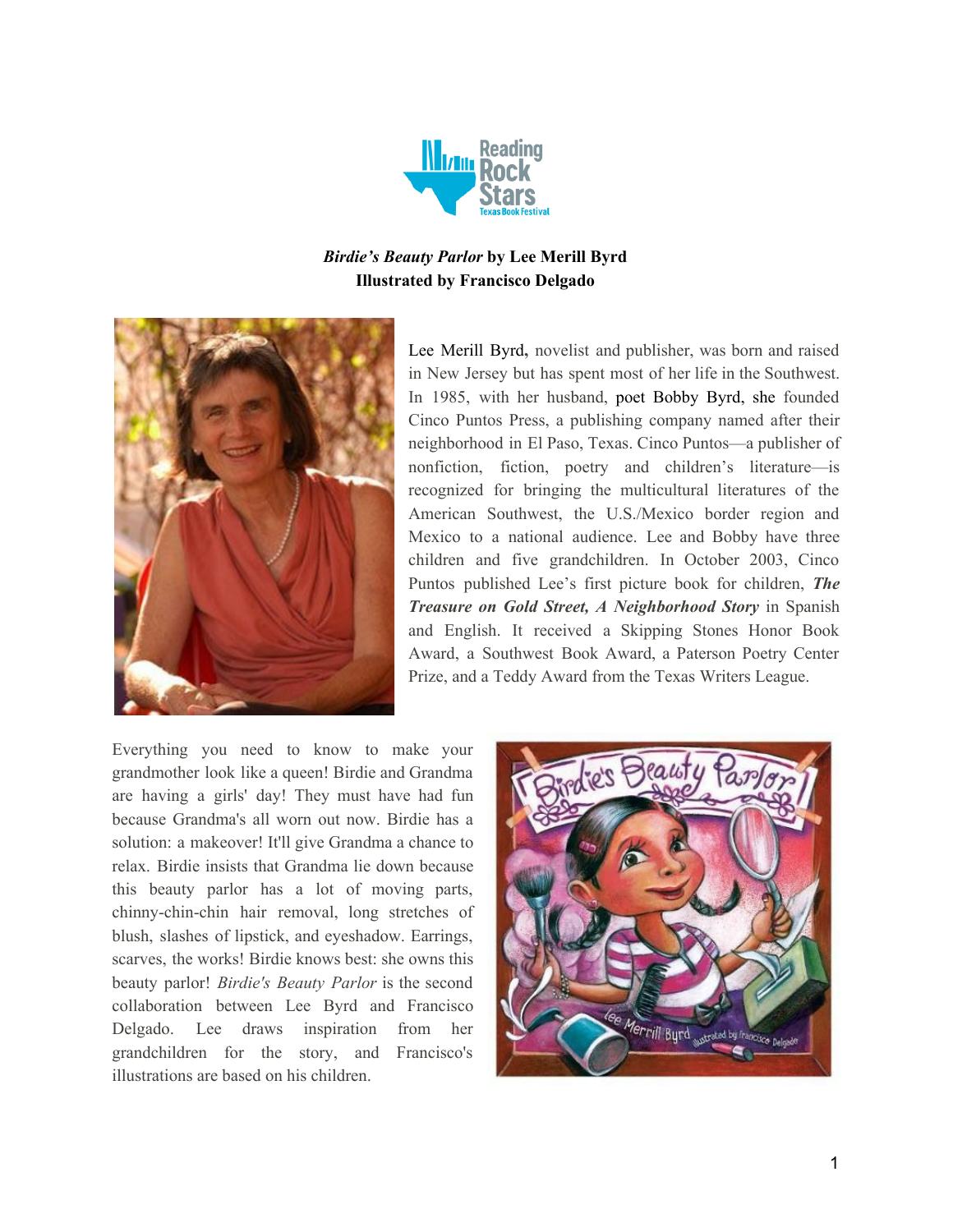### **RRS connection to TEKS: Please refer to TEKS for English Language Arts and Reading**

- *● Comprehension skills*
- *● Response skills*
- *● Author's purpose and craft*
- *● Composition I: listening, speaking, reading, writing, and thinking using multiple texts--writing process.*
- *● Composition II: listening, speaking, reading, writing, and thinking using multiple texts--genres.*
- *● Inquiry and research*

#### **Vocabulary:**

- Intergenerational love
- Grandmother
- Granddaughter
- Latina
- Self care
- Bilingualism
- Make up: powder / eyeshadow / blush / lipstick
- Beauty parlor
- Talent

#### **Pre-reading engagement:**

- What does an author do? Think about the title of the book? What does it tell us about the book?
- What do you think the book will be about? Who does this book remind you of?
- What does an illustrator do?
- Look at the artwork. What do you see? How does the artwork make you feel?
- This book is in English and Spanish. Does your family speak English and Spanish?
- Read the author and illustrator's biographies together. What did you learn about them?
- Ask your librarian for their suggestions on other latinx children's books!

#### **While/post reading engagement:**

- How do you think grandma is feeling at the beginning of the story? How do you know?
- What does Birdie do to take care of her grandma?
- In your life, who takes care of you when you're tired?
- What kinds of things make you feel better when you are tired?
- What do you notice Birdie is talented at? What talents do you have? Think about a time when you used your talents to help others. Share with the class!
- How do you think grandma feels after being beautified by Birdie?
- What words would you use to describe Birdie? What do you have in common with her?
- What language do you use to communicate with your grandparents?
- Draw a picture of your family! Don't forget to add Abuela :)
- Practice questions that you would like to ask Lee when she visits your school.